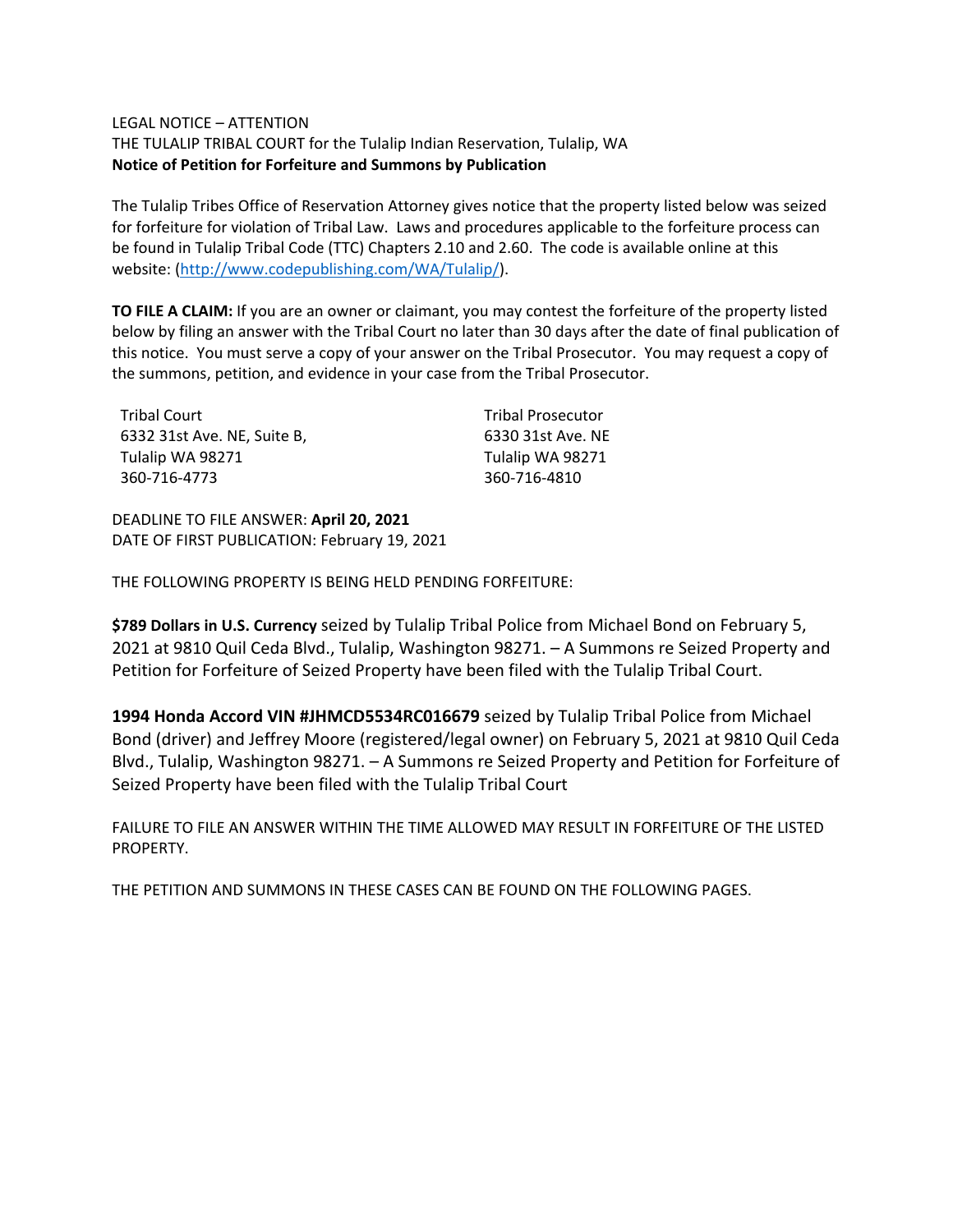|        |                                                                                                                         | FII En                                                                                |  |
|--------|-------------------------------------------------------------------------------------------------------------------------|---------------------------------------------------------------------------------------|--|
|        |                                                                                                                         | 2021 FEB 17 AM 7:4                                                                    |  |
| 2      | TULALIP TRIBAL COURT<br>IN THE TULALIP TRIBAL COURT<br>FOR THE TULALIP INDIAN RESERVATION<br><b>TULALIP, WASHINGTON</b> |                                                                                       |  |
| 3      |                                                                                                                         |                                                                                       |  |
| 4      |                                                                                                                         | CLERK NO.                                                                             |  |
| 5      | IN REM THE FORFEITURE OF:                                                                                               | NO. QCV-CV-FO-2021-00 5.2                                                             |  |
| 6      | SEVEN HUNDRED EIGHTY NINE<br>DOLLARS in U.S. Currency (\$789)                                                           | <b>SUMMONS RE SEIZED PROPERTY</b>                                                     |  |
| 7<br>8 |                                                                                                                         | TPD Incident No.<br>21-0308<br>Primary Officer<br>J. Wilcox                           |  |
| 9      |                                                                                                                         | (Clerk's Action Required)                                                             |  |
| 10     | TO:<br>Michael Bond                                                                                                     |                                                                                       |  |
| 11     | 17532 Smokey Point Blvd.<br>Arlington, WA 98223                                                                         |                                                                                       |  |
|        |                                                                                                                         |                                                                                       |  |
| 12     | YOU ARE HEREBY NOTIFIED that the Tulalip Tribes, Plaintiff, by and through its                                          |                                                                                       |  |
| 13     | prosecuting authority, has filed a petition with the Court that seeks to have forfeited, to the                         |                                                                                       |  |
| 14     | benefit of the Tribes, certain property that you allegedly own, claim, or have an interest.                             |                                                                                       |  |
| 15     | Pursuant to Chapter $2.60.070\{(4)(a)\}$ , of the Tulalip Tribes Code of Law, you have thirty                           |                                                                                       |  |
| 16     | (30) days after you have been served the petition and this summons to file with the Court a                             |                                                                                       |  |
| 17     | response to the allegations described in the petition. No extension of the time for filing the                          |                                                                                       |  |
| 18     | response may be granted. Failure to respond within 30 days may bar you from presenting                                  |                                                                                       |  |
| 19     | evidence at any later evidentiary hearing regarding the seized property. Further, if no response                        |                                                                                       |  |
| 20     | is filed within 30 days after service of the petition and summons, the Court, upon motion of the                        |                                                                                       |  |
| 21     | Tribes, shall order the property forfeited to the Tribes.                                                               |                                                                                       |  |
| 22     |                                                                                                                         | Chapter 2.60.070§(4)(b) governs responses to forfeiture petitions. The Clerk's Office |  |
| 23     | does not provide legal advice. It is your responsibility to familiarize yourself with the applicable                    |                                                                                       |  |
| 24     | tribal<br>law—which<br><i>is</i><br>available<br>from                                                                   | the<br>Clerk's<br>Office<br>and<br>on-line<br>at:                                     |  |
| 25     | http://www.codepublishing.com/WA/Tulalip/                                                                               |                                                                                       |  |
| 26     |                                                                                                                         |                                                                                       |  |

 $\mathbf{1}$ 

 $\hat{\mathcal{A}}$ 

 $\ddot{\phantom{0}}$ 

 $\ddot{\phantom{0}}$ 

 $\sim$ 

 $\sim$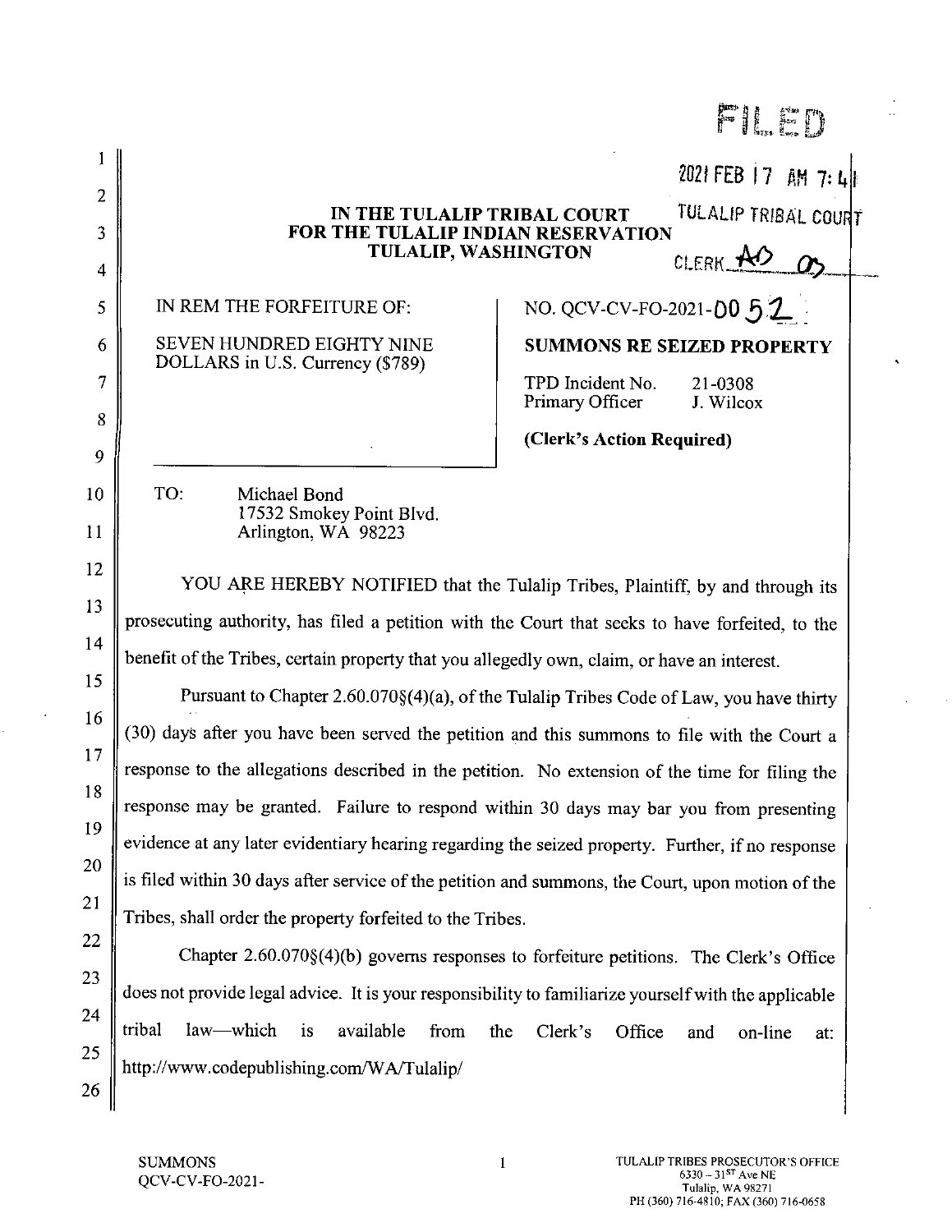| 1                        | Your response must be mailed to, or personally filed with, the Clerk's Office at 6332-  |
|--------------------------|-----------------------------------------------------------------------------------------|
| $\overline{2}$           | 31 <sup>st</sup> Ave NE, Suite B, Tulalip WA 98271.                                     |
| 3                        | Questions regarding the petition should be addressed to the Tulalip Tribes Prosecutor's |
| $\overline{\mathcal{A}}$ | Office at 360-716-4810, not to the Clerk's Office.                                      |
| 5                        |                                                                                         |
| 6                        | DATED this $11$ day of $?$ COYUON), 2021.                                               |
| 7                        |                                                                                         |
| 8                        | $a_{\mu\nu}$                                                                            |
| 9                        | <b>CLERK OF THE</b><br>$\overline{\text{COURT}}$                                        |
| 10                       |                                                                                         |
| 11                       |                                                                                         |
| 12                       |                                                                                         |
| 13                       |                                                                                         |
| 14                       |                                                                                         |
| 15                       |                                                                                         |
| 16                       |                                                                                         |
| 17                       |                                                                                         |
| 18                       |                                                                                         |
| 19                       |                                                                                         |
| 20                       |                                                                                         |
| 21                       |                                                                                         |
| 22                       |                                                                                         |
| 23                       |                                                                                         |
| 24                       |                                                                                         |
| 25                       |                                                                                         |
| 26                       |                                                                                         |

 $\alpha$ 

SUMMONS<br>QCV-CV-FO-2021-

 $\mathcal{L}^{\pm}$ 

TULALIP TRIBES PROSECUTOR'S OFFICE<br>
6330 - 31<sup>57</sup> Ave NE<br>
Tulalip, WA 98271<br>
PH (360) 716-4810; FAX (360) 716-0658

 $\hat{\boldsymbol{\beta}}$ 

 $\sim$  $\frac{1}{\left\| \mathcal{L} \right\|_{\mathcal{H}^{1}}^{2}}$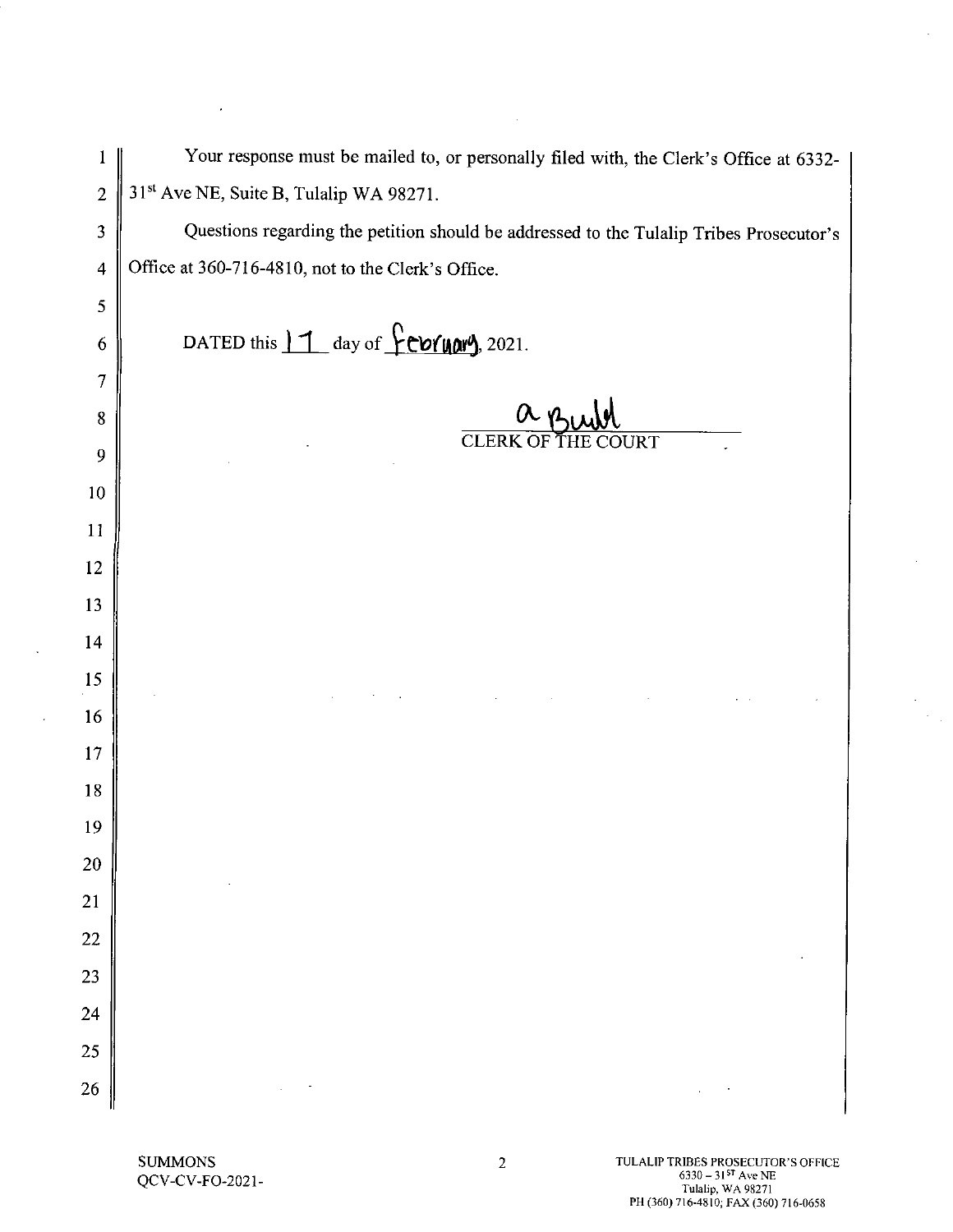FILED

2021 FEB 17 AM 7: 41 TULALIP TRIBAL COURT IN THE TULALIP TRIBAL COURT FOR THE TULALIP INDIAN RESERVATION LERK ALT **TULALIP, WASHINGTON** NO. QCV-CV-FO-2021-0052 IN REM THE FORFEITURE OF: SEVEN HUNDRED EIGHTY NINE PETITION FOR FORFEITURE OF DOLLARS in U.S. Currency (\$789) **SEIZED PROPERTY** TPD Incident No. 21-0308 Primary Officer J. Wilcox COMES NOW the Tulalip Tribes, Plaintiff, by and through its prosecuting authority, to petition the Court to institute proceedings for the forfeiture of the property described in section I, below. The Court has subject matter jurisdiction over these proceedings, and this Petition is made pursuant to, Chapter 2.60 of the Tulalip Tribes Code of Law. I. **SUBJECT PROPERTY** As described in detail in Tulalip Police Incident Report #21-0308, which is on file with the Tulalip Tribal Court under this cause number, on or about the  $5<sup>th</sup>$  day of February, 2021, Tulalip Tribal Police (TPD) seized a \$789 from Michael Bond in the vicinity of 9810 Quil Ceda Blyd., Tulalip, Washington in connection with narcotics trafficking on the Tulalip Reservation. **II. AUTHORITY** Because the Subject Money was furnished or intended to be furnished by any person in exchange for a controlled substance or listed chemical in violation of Tulalip Law, it is subject to forfeiture pursuant to Tulalip Tribal Code 2.60.020§(7). III. **CLAIMANTS** Michael Bond, from whom the subject property was seized, is the only person who the Tribes knows or has reason to believe has or may assert a claim to the subject property. Michael

PETITION FOR FORFEITURE OF **SEIZED PROPERTY** QCV-CV-FO-2021-

 $\mathbf{1}$ 

 $\overline{2}$ 

 $\overline{3}$ 

 $\overline{4}$ 

5

6

 $\overline{7}$ 

8

9

10

11

12

13

 $14$ 

15

16

17

18

19

20

21

22

23

24

25

26

 $\mathbf{1}$